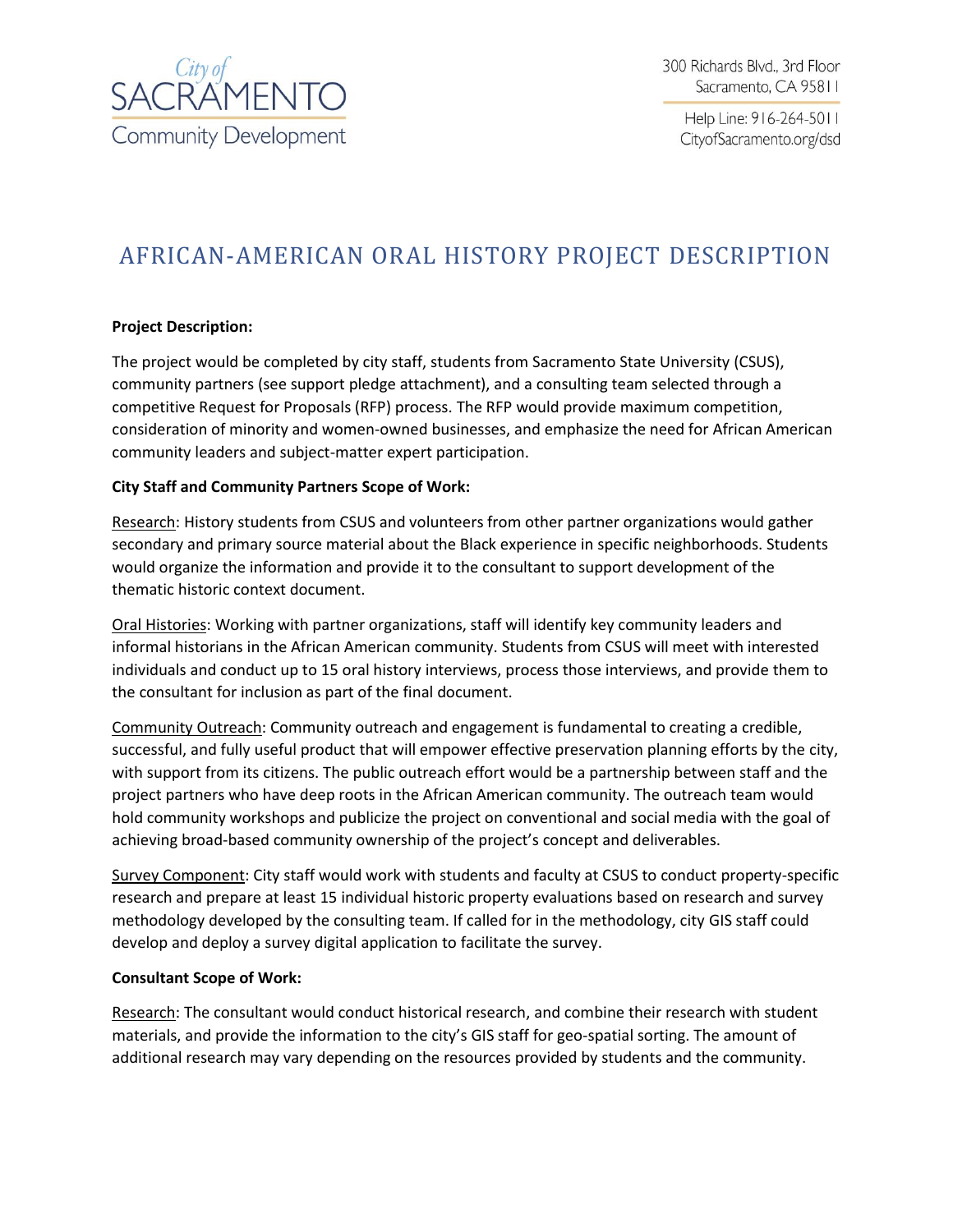# SACRAMENTO **Community Development**

300 Richards Blvd., 3rd Floor Sacramento, CA 95811

Help Line: 916-264-5011 CityofSacramento.org/dsd

Historic Context Statement: The consultant would be responsible for preparing a preliminary context outline to aid CSUS students during the project's early stages and a final context document. The final document would provide a foundation for the identification significant individuals, key events, and an evaluation of places and sites associated with the African American community. This document would assist the city with placemaking efforts already underway. The context would be an analytical framework for identifying and evaluating resources and sites, rather than a chronological recitation of significant events. The context would include a direct and precise narrative explaining what aspects of geography, history, and culture significantly shaped the physical development of Sacramento's Black cultural landscape, establish significant property types, and establish significance and integrity criteria. Further, the document would establish tangible and intangible characteristics and patterns that are important representations of the African American experience. The survey and oral history components of the project would be appended to the final report, to memorialize the community memories.

Survey Component: Consultants would be responsible for preparing a survey methodology for use by CSUS students and be responsible for reviewing and processing final survey documents to ensure a high standard of project deliverables. The methodology would describe both reconnaissance and intensive level survey methods for important neighborhoods, including but not limited to the Central City, Oak Park, and Del Paso Boulevard neighborhoods, along with subdivisions marketed to Blacks in the recent past (e.g., Glen Elder Tract, Eichler Tract in South Land Park Hills). The methodology would target potentially eligible resources based on the criteria established by the historic context, while the intensive survey would identify and evaluate at least 15 resources that appear eligible for listing on the national, state, and/or local historic registers.

Other Responsibilities: The historic consultant would be required for coordinating with staff on a regular basis; participating in four presentations to students at CSUS; making presentations at three community workshops; making two presentations to the city's Preservation Commission; and one presentation to the City Council.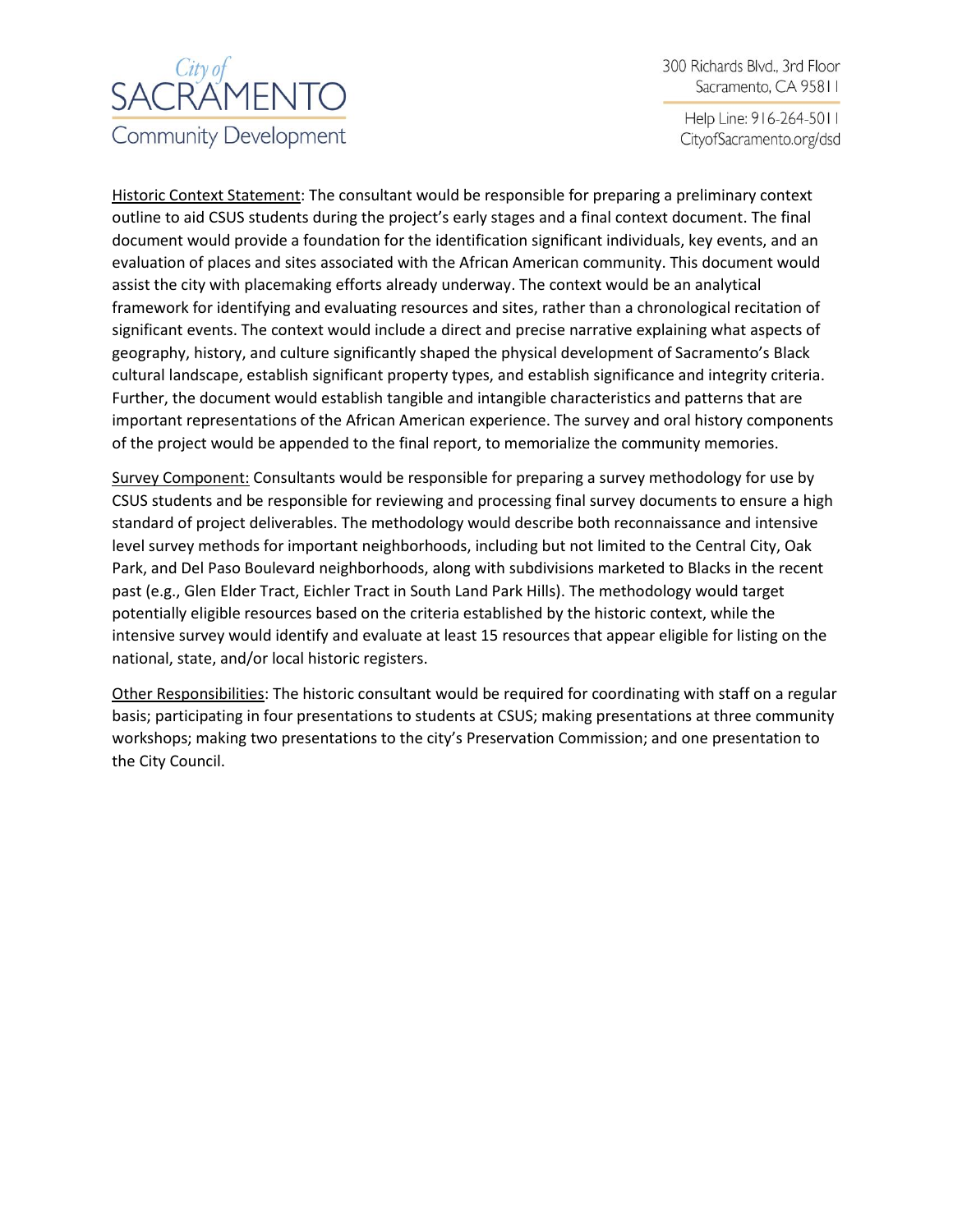

Help Line: 916-264-5011 CityofSacramento.org/dsd

#### **Overall Scope of Work:**

The City's Planning Division is currently engaged in a larger effort to identify, serve, and celebrate minority and marginalized communities in Sacramento. The development of a Black Historic Context and Survey would be an integral component of supporting this citywide effort.

Some examples of these efforts include:

- The identification and nomination of historic landmarks associated with minority groups, including the Nathaniel Colley Law office and Residence, the James Dodd Residence, and the Nisei VFW Hall.
- The inclusion of a goals and policies to support identifying historic places associated with minority and marginalized communities in the Historic and Cultural Resources Element of the 2040 General Plan.
- The inclusion of Environmental Justice component in the 2040 General Plan.
- Placemaking efforts focused at celebrating the contributions of African Americans and other people of color as part of redevelopment efforts along the city's underserved commercial corridors.

#### **Project Timetable:**

- Grant Awarded/Contract Signed: June-July 2021
- RFP/Consultant Process: August-September 2021
- Project Initial Outreach: September-October 2021
- CSUS Research/Oral Histories: September-October 2021
- Workshop #1/HPC Meeting #1: October-November 2021
- Additional Research/Draft Historic Context: October-January 2022
- Workshop #2: February 2022
- CSUS Historic Survey Work: April-May 2022
- Workshops #3/HPC Meeting #2: May-June 2022
- Final Draft/City Council Adoption: June-August 2022